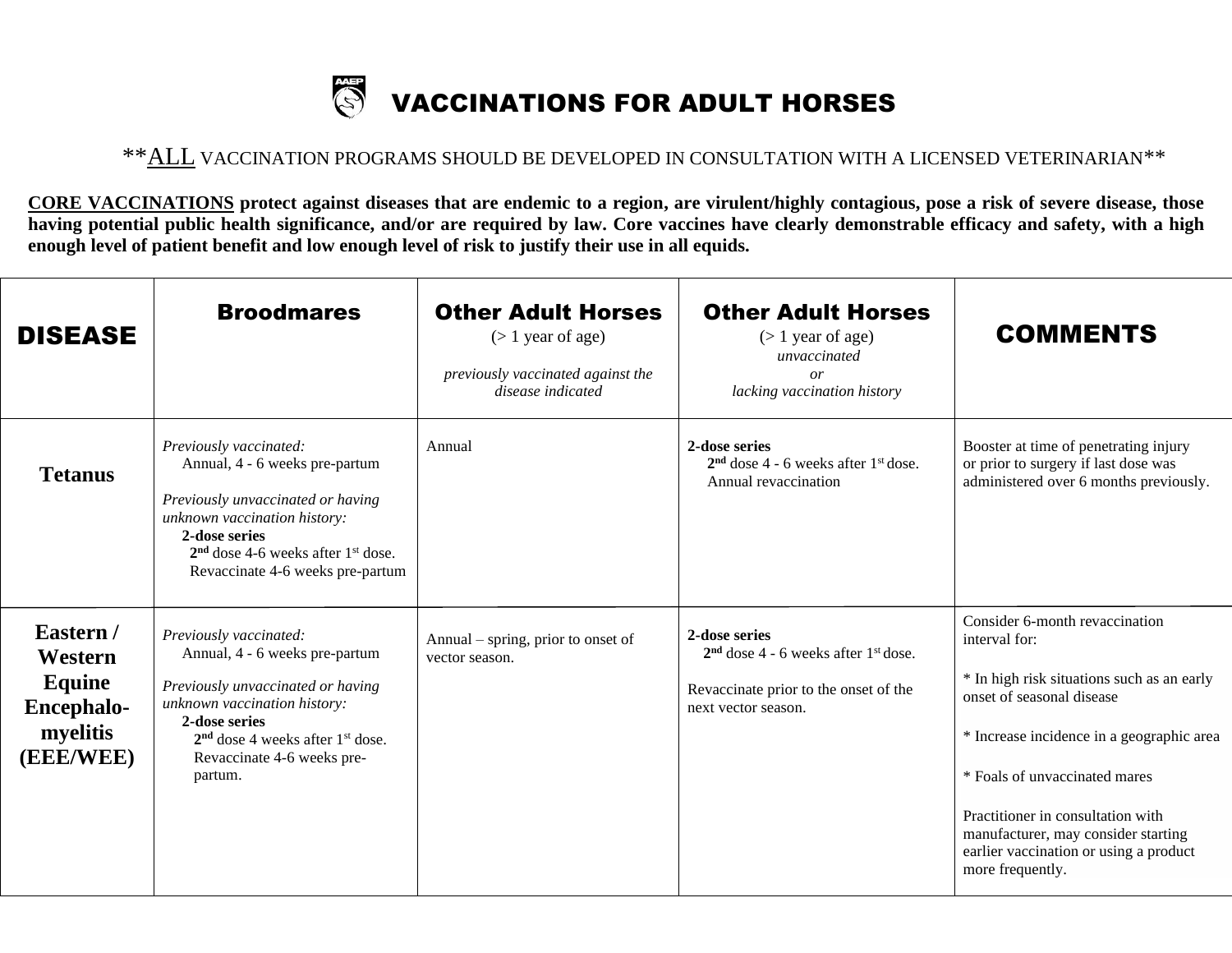| <b>West Nile</b><br><b>Virus</b><br>(WNV) | <i>Previously vaccinated:</i> Annual, 4 - 6<br>weeks pre-partum<br>Unvaccinated or lacking vaccination<br>history:<br>It is preferable to vaccinate naïve<br>mares when open.<br>In areas of high risk, initiate primary<br>series as described for unvaccinated,<br>adult horses. | Annual – spring, prior to onset of<br>vector season | <b>Annual Revaccination</b>         |                                                                                                                                                                                               |
|-------------------------------------------|------------------------------------------------------------------------------------------------------------------------------------------------------------------------------------------------------------------------------------------------------------------------------------|-----------------------------------------------------|-------------------------------------|-----------------------------------------------------------------------------------------------------------------------------------------------------------------------------------------------|
| <b>Rabies</b>                             | Annual, 4 - 6 weeks pre-partum<br><b>OR</b><br>Prior to breeding*                                                                                                                                                                                                                  | Annual                                              | Single dose<br>Annual revaccination | *Due to the relatively long duration of<br>immunity, this vaccine may be given<br>post-foaling but prior to breeding and thus<br>reduce the number of vaccines given to a<br>mare pre-partum. |

## **RISK-BASED VACCINATIONS can be found on the following pages**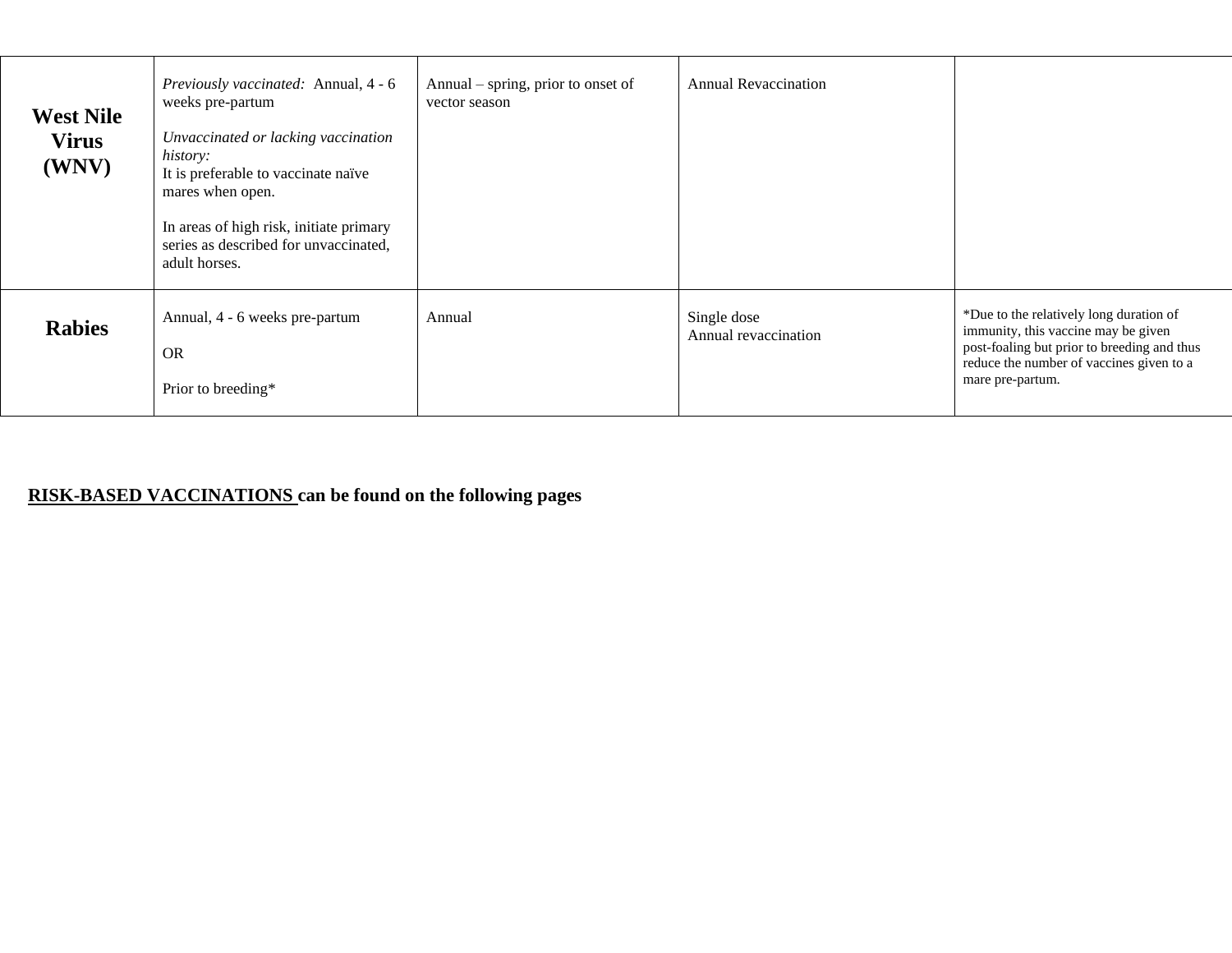**RISK-BASED VACCINES are selected for use based on risk assessment\*\* performed by, or in consultation with, a licensed veterinarian. Use of these vaccines may vary between individuals, populations, and/or geographic regions. Note: Vaccines are listed in this table in alphabetical order, not in order of priority for use.**

**\*\*Refer to "Principles of Vaccination" in main document for criteria used in performing risk assessment.** 

| <b>DISEASE</b>  | <b>Broodmares</b>                                                                                                                                                                                                                                                           | <b>Other Adult Horses</b><br>$($ 1 year of age)<br>previously vaccinated against the<br>disease indicated | <b>Other Adult Horses</b><br>$($ 1 year of age)<br>unvaccinated<br><i>or</i><br>lacking vaccination history                   | <b>COMMENTS</b>                                                                                                                                                                                                                                                                                 |
|-----------------|-----------------------------------------------------------------------------------------------------------------------------------------------------------------------------------------------------------------------------------------------------------------------------|-----------------------------------------------------------------------------------------------------------|-------------------------------------------------------------------------------------------------------------------------------|-------------------------------------------------------------------------------------------------------------------------------------------------------------------------------------------------------------------------------------------------------------------------------------------------|
| <b>Anthrax</b>  | Not recommended during gestation                                                                                                                                                                                                                                            | Annual                                                                                                    | 2-dose series<br>$2nd$ dose 3-4 weeks after $1st$ dose.<br>Annual revaccination.                                              | Do not administer concurrently<br>with antibiotics.<br>Use caution during storage,<br>handling, and administration.<br>Consult a physician immediately<br>if human exposure to vaccine<br>occurs by accidental injection,<br>ingestion, or otherwise through<br>the conjunctiva or broken skin. |
| <b>Botulism</b> | Previously vaccinated:<br>Annual, 4 - 6 weeks pre-partum<br>Previously unvaccinated or having<br>unknown vaccination history:<br>3-dose series<br>1 <sup>st</sup> dose at 8 months gestation.<br>$2nd$ dose 4 weeks after $1st$ dose<br>$3rd$ dose 4 weeks after $2nd$ dose | Annual                                                                                                    | 3-dose series<br>$2nd$ dose 4 weeks after 1 <sup>st</sup> dose<br>$3rd$ dose 4 weeks after $2nd$ dose<br>Annual revaccination | Horses with history of natural<br>exposure: A vaccination protocol<br>should be initiated once antitoxin<br>immunoglobulins are depleted.                                                                                                                                                       |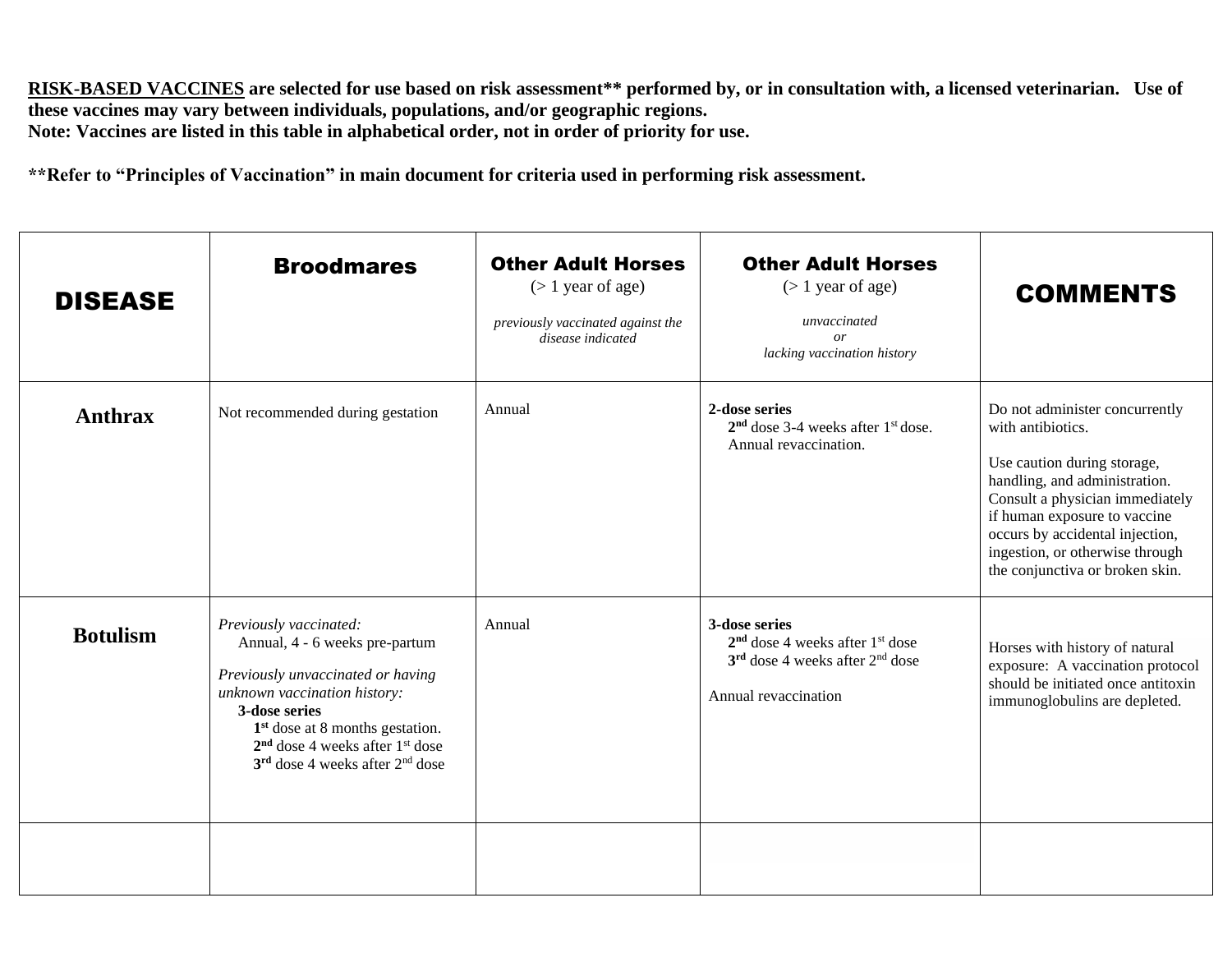| Equine<br><b>Herpesvirus</b><br>(EHV)            | 3-dose series with product labeled<br>for protection against EHV<br>abortion<br>Give at 5, 7 and 9 months of<br>gestation<br>It is recommended to also booster<br>broodmares with a product labeled<br>for protection against respiratory<br>disease 4-6 weeks prepartum                  | Annual (see comments)                                                                                                                                                                                                                                                                                                                                                                                                                                                                                                                     | <b>Inactivated vaccine:</b> Dependent upon on<br>manufacturer's product recommendation,<br>the vaccine may be a two or three dose<br>series with a 3 to 4-week interval between<br>doses.<br><b>Annual revaccination</b> | Consider 6-month revaccination<br>interval for:<br>1) Horses less than 5 years<br>of age<br>Horses on breeding<br>2)<br>farms or in contact with<br>pregnant mares<br>3) Performance or show<br>horses at high risk                                                                          |
|--------------------------------------------------|-------------------------------------------------------------------------------------------------------------------------------------------------------------------------------------------------------------------------------------------------------------------------------------------|-------------------------------------------------------------------------------------------------------------------------------------------------------------------------------------------------------------------------------------------------------------------------------------------------------------------------------------------------------------------------------------------------------------------------------------------------------------------------------------------------------------------------------------------|--------------------------------------------------------------------------------------------------------------------------------------------------------------------------------------------------------------------------|----------------------------------------------------------------------------------------------------------------------------------------------------------------------------------------------------------------------------------------------------------------------------------------------|
| <b>Equine Viral</b><br><b>Arteritis</b><br>(EVA) | Not recommended unless high risk.<br>Mares in foal should not be vaccinated<br>until after foaling and not less than 3<br>weeks prior to breeding.<br>The manufacturer does not recommend<br>use of this vaccine in pregnant mares,<br>especially in the last two months of<br>pregnancy. | Annual<br><b>Breeding stallions</b><br>previously vaccinated<br>against EVA: Annual<br>booster every 12<br>months and not less<br>than 3 to 4 weeks prior<br>to breeding.<br><b>Breeding stallions,</b><br>unvaccinated or<br>having unknown<br>vaccine history: All<br>first-time vaccinated<br>stallions should be<br>isolated for 3 weeks<br>following vaccination<br>before being used for<br>breeding.<br><b>Teaser Stallions:</b><br>Vaccination against<br>EVA is recommended<br>on an annual basis.<br>Mares: Vaccinate when open | Single dose (See comments)                                                                                                                                                                                               | Prior to initial vaccination,<br>intact males and any horses<br>potentially intended for export<br>should undergo serologic testing<br>and be confirmed negative for<br>antibodies to EAV. Testing<br>should be performed shortly prior<br>to, or preferably at, the time of<br>vaccination. |
|                                                  |                                                                                                                                                                                                                                                                                           |                                                                                                                                                                                                                                                                                                                                                                                                                                                                                                                                           |                                                                                                                                                                                                                          |                                                                                                                                                                                                                                                                                              |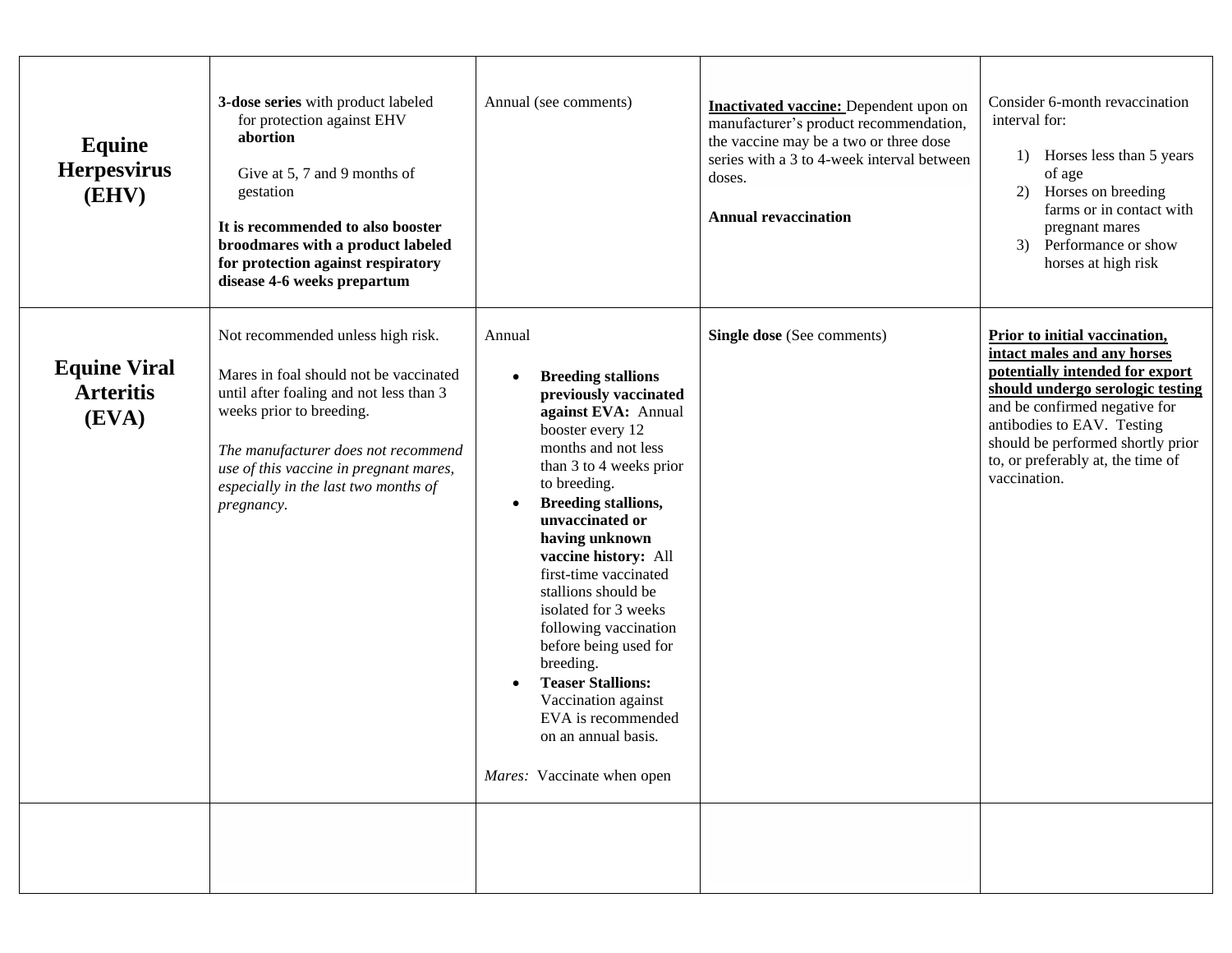| <b>Influenza</b>                           | Pregnant mares, previously vaccinated<br>against influenza:<br><b>Inactivated vaccine:</b> Annually with<br>one dose administered 4 - 6 weeks pre-<br>partum<br>Pregnant mares, unvaccinated or<br>having unknown vaccine history:<br><b>Inactivated vaccine:</b> Dependent upon<br>on manufacturer's product<br>recommendation, the vaccine may be a<br>two or three dose series with a 3 to 4-<br>week interval between doses (IM), with<br>the last dose administered 4-6 weeks<br>pre-partum | Horses with ongoing risk of<br>exposure: Semi-annual<br>Horses at low risk of exposure:<br>Annual revaccination | <b>Inactivated vaccine:</b> Dependent upon on<br>manufacturer's product recommendation,<br>the vaccine may be a two or three dose<br>series with a 3 to 4-week interval between<br>doses<br>Modified live vaccine: Administer a<br>single dose (IN application).<br>Annual revaccination | Horses at increased risk of<br>exposure may be revaccinated<br>every 6 months. Some facilities<br>and competitions may require<br>vaccination within the previous 6<br>months to enter.<br><b>USEF Vaccination Rule</b><br>https://www.usef.org/forms-<br>pubs/ANcxoLX1gNs/equine-<br>vaccination-rule-gr845 |
|--------------------------------------------|--------------------------------------------------------------------------------------------------------------------------------------------------------------------------------------------------------------------------------------------------------------------------------------------------------------------------------------------------------------------------------------------------------------------------------------------------------------------------------------------------|-----------------------------------------------------------------------------------------------------------------|------------------------------------------------------------------------------------------------------------------------------------------------------------------------------------------------------------------------------------------------------------------------------------------|--------------------------------------------------------------------------------------------------------------------------------------------------------------------------------------------------------------------------------------------------------------------------------------------------------------|
| Leptospirosis                              | Safe for use in pregnant mares<br>Previously unvaccinated or having<br>unknown vaccination history:<br>2 Initial doses 3-4 weeks apart<br>Previously vaccinated:<br>Annual revaccination                                                                                                                                                                                                                                                                                                         | Annual                                                                                                          | 2 initial doses 3-4 weeks apart<br>Annual revaccination                                                                                                                                                                                                                                  | Field safety testing has<br>demonstrated this product is safe<br>for use in pregnant mares                                                                                                                                                                                                                   |
| <b>Potomac Horse</b><br><b>Fever (PHF)</b> | Previously vaccinated:<br>Semi-annual, with one dose given 4 - 6<br>weeks pre-partum<br>Previously unvaccinated or having<br>unknown vaccination history:<br>2-dose series<br>$1st$ dose 7-9 weeks pre-partum<br>$2nd$ dose 4-6 weeks pre-partum                                                                                                                                                                                                                                                 | Semi-annual to annual                                                                                           | 2-dose series<br>$2nd$ dose 3-4 weeks after $1st$ dose<br>Semi-annual or annual booster                                                                                                                                                                                                  | A revaccination interval of 3 - 4<br>months may be considered in<br>endemic areas when disease risk<br>is high.                                                                                                                                                                                              |
|                                            |                                                                                                                                                                                                                                                                                                                                                                                                                                                                                                  |                                                                                                                 |                                                                                                                                                                                                                                                                                          |                                                                                                                                                                                                                                                                                                              |